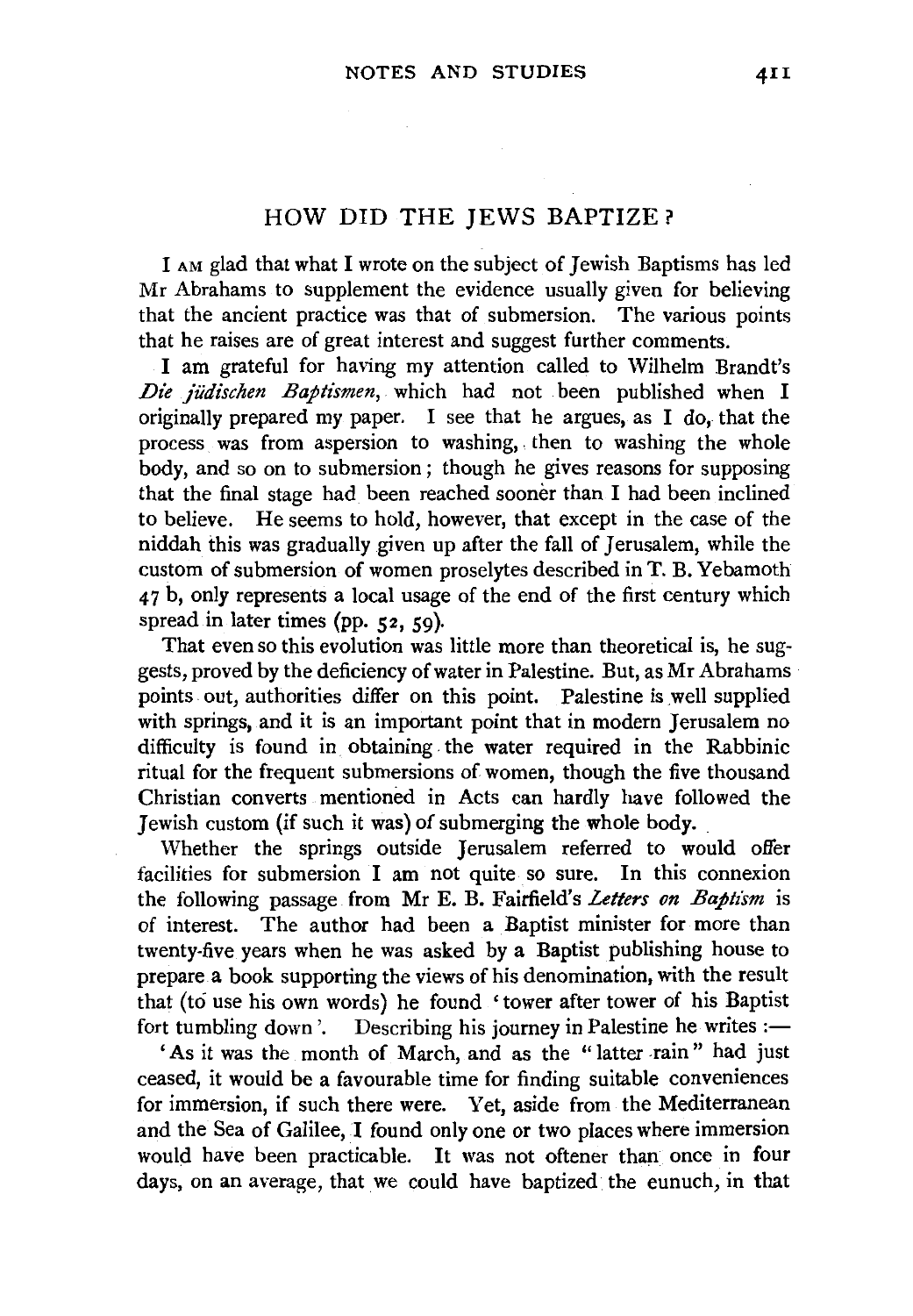method, had we fallen in with him and had he so required' ..• ' And the Jordan was not one of these places. As we stood upon the banks of the furious, foaming, dashing river, and the words "what will ye do in the swellings thereof?" naturally occurred to me, I replied inwardly, "I do not know, but certainly not undertake to baptize anybody by immersion unless I wished literally to bury him by baptism into death." I would as soon have thought of performing immersion in the Niagara, half a mile above the cataract, as at the fords of Jordan in the month of March.'

These words, written by one who had had experience of the difficulty of administering baptism by submersion, are, I think, of special weight.

Mr Abrahams has conclusively proved that the woman proselyte was (at times at least) submerged, and when I wrote that there was no direction ' clearly enjoining submersion ' I did not wish to deny that it could have been practised. Indeed, if she had to crouch down in the water up to the neck, and if the whole body had to be wetted, the obvious method would be to dip her head under. But this implies, surely, that the male proselyte was *not* submerged, but stood in water which would have come about to the thighs while the water flowed over him from a fountain or was poured all over him either by himself or others. It still seems to me at least arguable that in the case of the women the command was given for the sake of decency and not for the supposed necessity of submersion.

The proselyte, we read, bathes and ascends, but it is surely forcing the words to say' i.e. submerges himself in the bath and then comes out of it'. In any bath other than an artificially raised one the level of the water must be below the level of the floor. Were the water only an inch deep a man stepping into it would 'go down and come up ' (cp. Brandt, p. 46). This is a common expression which is constantly used of Christian baptism ; that it does not imply submersion is evident, e.g. from Gregory of Nyssa *The Great Catechism* chap. 35 :-

' But the descent into the water and the trine immersion of the person in it involves another mystery—I mean this arriving at life by having, instead of earth, water poured on him-by having the water thrice poured on us and ascending up again from the water we enact that saving burial and resurrection which took place on the third day.

'H *8t* t:ls *TO v8wp Ka0o8os, Kal. TO* ~is *Tpts £v alml'* y~vicrOat *TOV ilvOpw-rrov*   $\tilde{\epsilon}$ τερον έμπεριέχει μυστήριον--άντι γης το ύδωρ επιχεάμενος--το ύδωρ τρις £-rrtx~a.p.~vot *Kat 7raAW* dva{3aVT~S d7ro TOU *v8aTOS.* 

Again, does the fact that 'in a large number of the Rabbinic references to tebilah there is mention made of the head with such insistency ' really point conclusively to total immersion. It might be argued equally well that it points to affusion by emphasizing the fact that it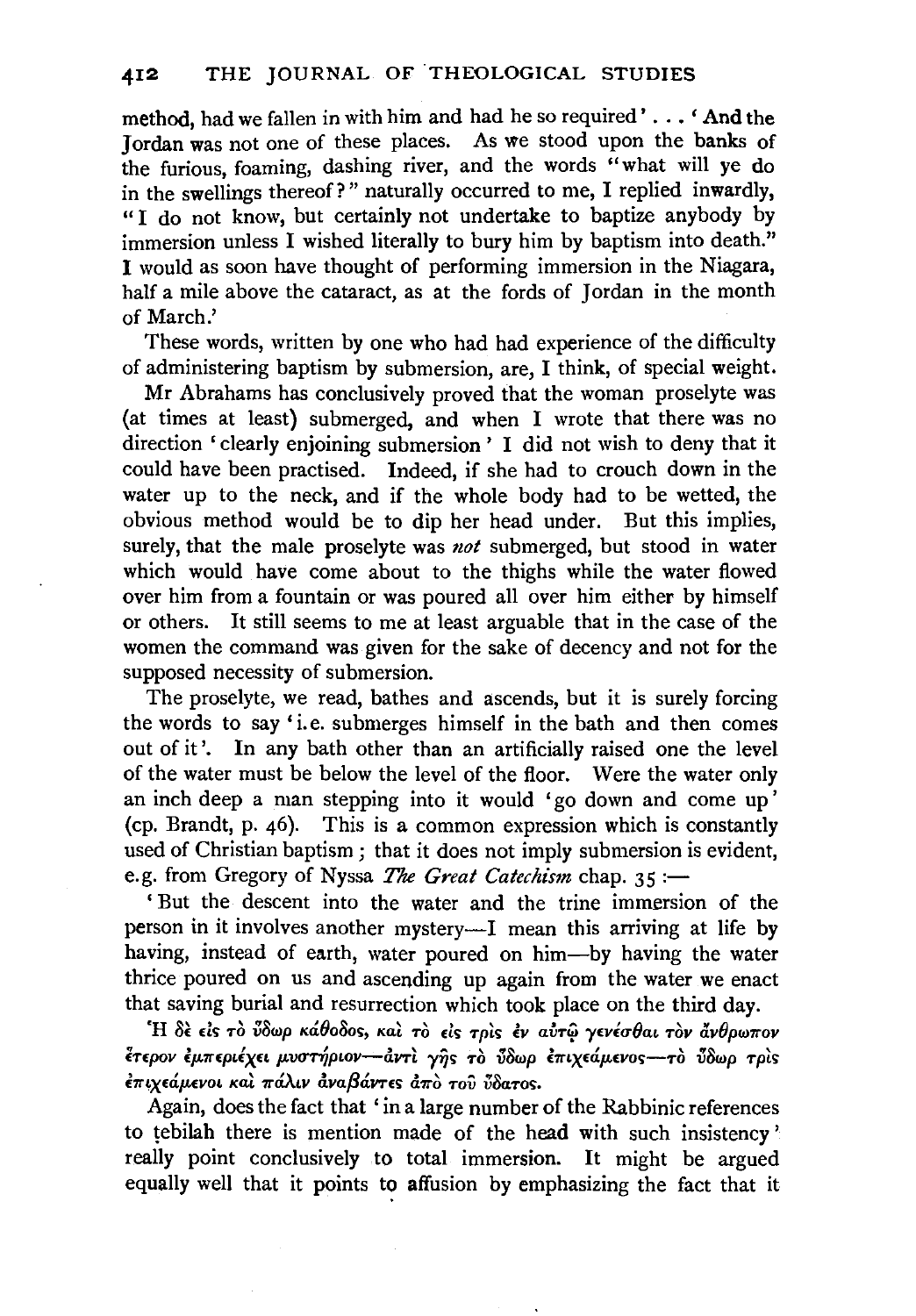is the head that matters. Thus in the Didache, which is thought by many to be largely Jewish in origin, it is specially emphasized that baptism by affusion on the head alone is valid if there is not enough water at hand (as I interpret the passage) to pour over the whole body.

Εάν δε μη έχης ύδωρ ζών, είς άλλο ύδωρ βάπτισον· εί δ'ού δύνασαι έν ψυχρώ, έν θερμώ.

Εάν δε άμφότερα μη έχης, έκχεον είς την κεφαλην τρίς ύδωρ είς όνομα Πατρός και Υίου και άγίου Πνεύματος.

Indeed, in later times the Eunomaeans laid such stress on the baptism of the head that they forbade the water being allowed to touch any other part of the body at all (Theodoret Haeret. Fabul. ix 3, Epiphanius Haer. 76, quoted in Bingham's Antiquities bk. xi chap. 11 § 4), and the idea of the all-importance of the head survived to, or was revived in, the middle ages when St Thomas Aquinas wrote (Summa iii, Qu. 1xvi, de Bapt. Art. 7) :-

'Si totum corpus non possit perfundi propter aquae paucitatem, vel propter aliquam causam, oportet caput perfundere, in quo manifestatur principium animalis vitae.'

So, too, with affusion it would be more necessary to insist on the removal of hair bands than with submersion, in the case of which the water would more easily soak in underneath them. At any rate the command to remove them, to prevent hasisah or separation, can hardly be said to exclude affusion. Obviously the passages quoted by Mr Abrahams shew that great stress was laid in the Mishna on the whole body being wetted; but do they shew more?

I wonder if the idea that foreign objects, such as the various kinds of head-gear, or the bone between the female slave's teeth, defiled the water can have been the reason for ordering their removal. This at any rate seems to have been the reason for ordering women who received Christian baptism to loose their hair. Thus in the Canons of Hippolytus, Can. 115 (tr. Haneberg in Duchesne's Christian Worship. Eng. ed. p.  $532$ ) we read :-

'Mulieres deponant ornamenta et aurea et cetera, solvant crinium nodos, ne cum illis descendat in aquam regenerationis quidquam peregrinum de spiritibus peregrinis.'

For similar reasons Clement of Alexandria (Paed. bk. iii p. 106; Migne  $P$ . G. viii col. 657) forbade the wearing of false hair by women. lest when the priest laid his hand on their heads the blessing should be intercepted.

'Water from a vessel was not only not to be used for tebilah, but even "made unclean" if it fell over the head and greater part of the body of a person, who had already undergone tebilah in a spring or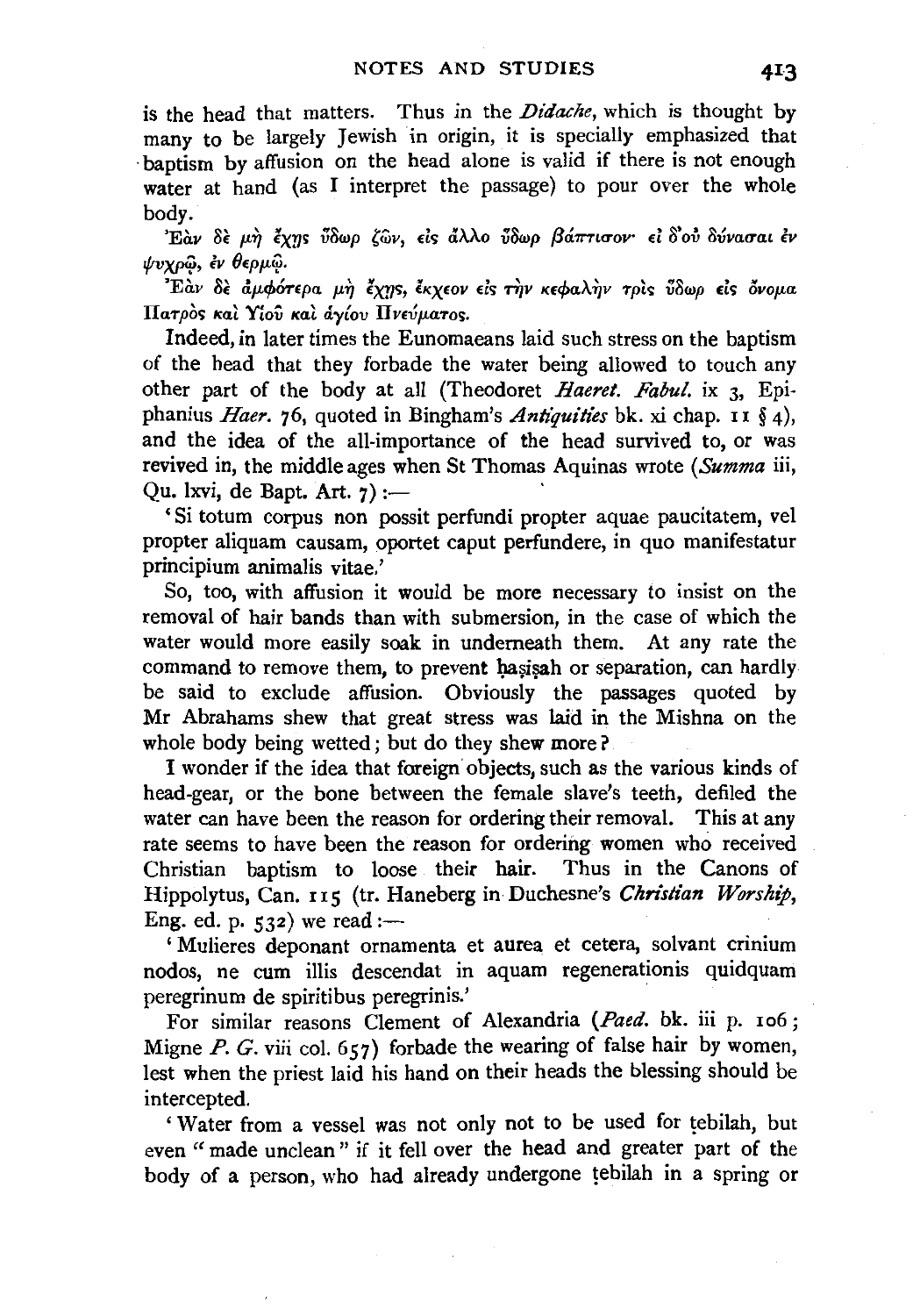other lawful liquid.' This may expressly forbid affusion as Mr Abrahams holds. But I am bound to say that it still seems to me that what was forbidden was drawn water as opposed to running water or even water from a 'pond, ditch, cistern or cavern'. The idea of defilement seems to me to imply this, and I can see no reason why the running water should not have descended from a spout, or in the case of the bath of forty seahs have been poured over the head of the male proselyte from some such vessel as the concha, used in Christian baptism and frequently represented in early Christian art, into which the Synod of Elvira forbade the neophytes to put money at the time of their initiation.

Similarly, the interesting passage quoted at the end of Mr Abrahams's paper about the 'wave which detaches itself (from the sea)', and which contains forty seahs, if it can be taken to prove anything, proves affusion. Till the wave breaks, it cannot be said to be separated from the mass of the sea and therefore cannot be measured; when it breaks, it comes down on the top of a man and wets him all over, but does not strictly speaking submerge him. With it may be compared the passage in Tertullian *de Bapt*. xii, where he discussed the theories of those who held that the apostles received baptism in the storm on the Sea of Galilee:-

' Alii plane satis coacte iniiciunt, tunc apostolos baptismi vicem implesse, cum in navicula fluctibus adspersi operti sunt, ipsum quoque Petrum, per mare ingredientem, satis mersum. Ut opinor autem aliud est aspergi vel intercipi violentia maris, aliud tingui disciplina religionis.'

Could he have written thus if submersion had been considered necessary in Africa in the second century?

Mr Abrahams does not mention what seems to me to be the strongest argument against my contention that the word tabal does not necessarily imply submersion, namely the fact that in Talmudic teaching a definite contrast was drawn between washing the hands by pouring water over them and by plunging them into a basin. Cp. Brandt, p.  $37$  ff.

But when we wash our hands in a basin do we generally put them right under, any more than Joseph's brethren did his coat in the blood in which they 'dipped ' it ?

CLEMENT F. ROGERS.